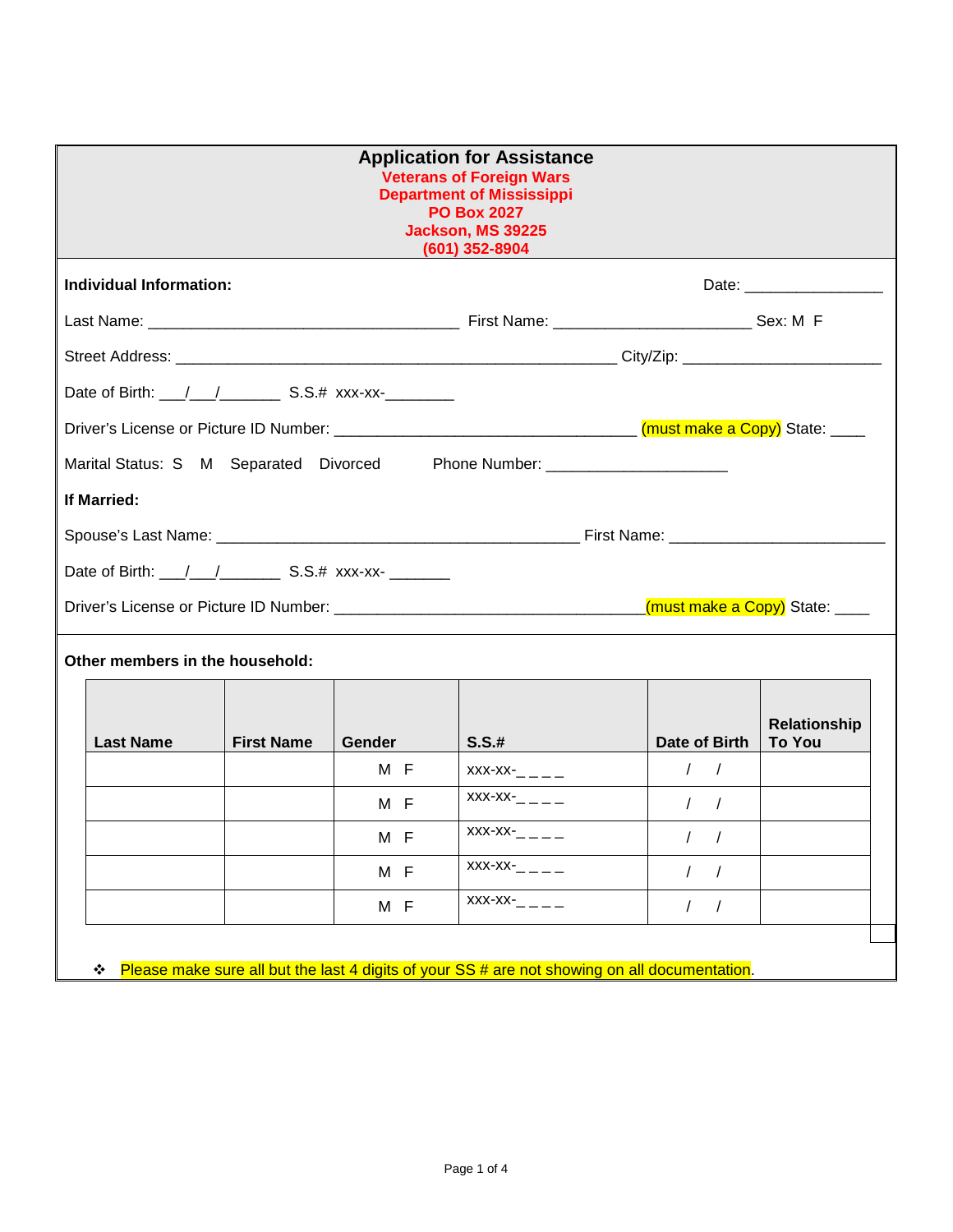| <b>Application for Assistance</b><br><b>Veterans of Foreign Wars</b><br><b>Department of Mississippi</b><br><b>PO Box 2027</b><br>Jackson, MS 39225<br>$(601)$ 352-8904                                                                                                                 |
|-----------------------------------------------------------------------------------------------------------------------------------------------------------------------------------------------------------------------------------------------------------------------------------------|
| Income (Primary Applicant): Must provide proof of all income along with verifying documentation & Contact #'s                                                                                                                                                                           |
|                                                                                                                                                                                                                                                                                         |
| Employment Income per month: \$_______ per month / Food Stamps/SNAP: \$_______                                                                                                                                                                                                          |
| Unemployment income per month: \$___________ Social Security per month: \$__________ SSI per month: \$________                                                                                                                                                                          |
| SSD per month: \$__________ TANF: \$__________ Child Support per month: \$________                                                                                                                                                                                                      |
| Other Income per month: \$                                                                                                                                                                                                                                                              |
| Income (Spouse): Must provide proof of all income along with verifying documentation & Contact #'s                                                                                                                                                                                      |
|                                                                                                                                                                                                                                                                                         |
| Employment Income per month: \$_______ per month / Food Stamps/SNAP: \$______                                                                                                                                                                                                           |
| Unemployment income per month: \$___________ Social Security per month: \$_________ SSI per month: \$_______                                                                                                                                                                            |
| SSD per month: \$____________ TANF: \$___________ Child Support per month: \$_______                                                                                                                                                                                                    |
| Other Income per month: \$                                                                                                                                                                                                                                                              |
| Expenses: List all monthly expenses that your household has. Please provide a copy of all expenses.                                                                                                                                                                                     |
| Rent: \$________ Mortgage: \$_______ Electric: \$_______ Cable: \$_______ Phone: \$______ Water: \$______                                                                                                                                                                               |
| Car Payment: \$                                                                                                                                                                                                                                                                         |
| Does anyone else pay any of your living expenses? Y N If yes, who? ______________<br>(must include letter<br>from that individual including contact information)                                                                                                                        |
| Requested Assistance: Please provide the reason for request (explain why you have been unable to pay this bill)<br>along with a copy of bill needing assistance with.<br>↓ If approved The Veterans of Foreign Wars will not give money directly to the applicant only to the creditor. |
| Homelessness: (place X on line)                                                                                                                                                                                                                                                         |
| Yes, I am homeless. ______ No, I am not homeless. ______ I'm not sure: ______ Refused: _____                                                                                                                                                                                            |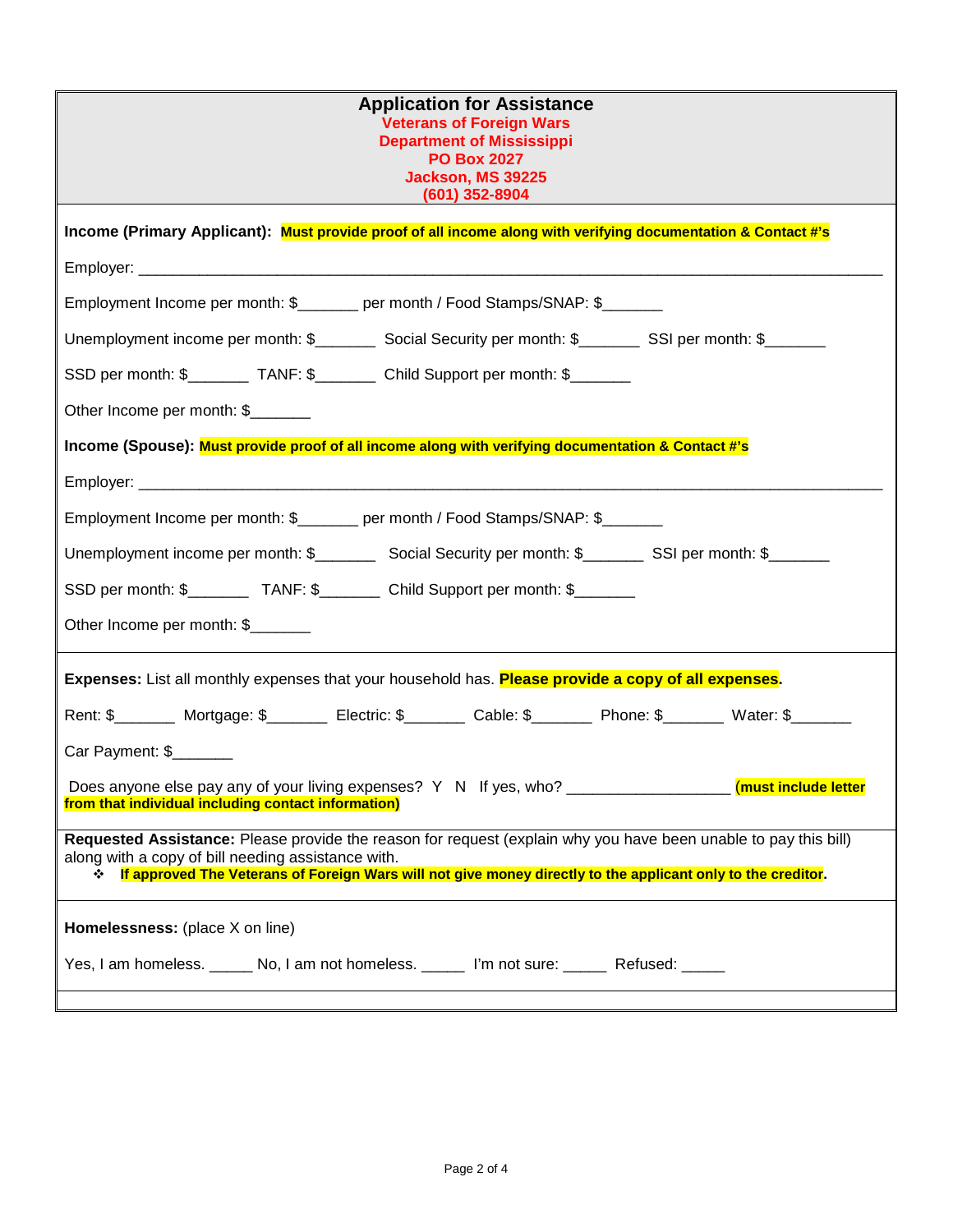| <b>Application for Assistance</b><br><b>Veterans of Foreign Wars</b><br><b>Department of Mississippi</b><br><b>PO Box 2027</b><br>Jackson, MS 39225<br>(601) 352-8904                 |  |  |
|---------------------------------------------------------------------------------------------------------------------------------------------------------------------------------------|--|--|
|                                                                                                                                                                                       |  |  |
| Veteran Status: (place X on line)                                                                                                                                                     |  |  |
| Yes, I am a veteran. _____ (DD-214 must be provided & Veteran must have received an honorable discharge) No, I<br>am not a veteran. _____                                             |  |  |
| <b>Disabled Veteran:</b> (place X on line)                                                                                                                                            |  |  |
| Yes, I am a disabled veteran. _______ No, I am not a disabled veteran. __                                                                                                             |  |  |
|                                                                                                                                                                                       |  |  |
| Applicant Signature: By signing this, you declare that all of the above information is accurate and true. False<br>statements are grounds for refusing assistance.                    |  |  |
|                                                                                                                                                                                       |  |  |
|                                                                                                                                                                                       |  |  |
| Applicant – Please use the space below to provide explanations for request and their plan of action for the<br>future along with any further comments pertaining to this application. |  |  |
| Please return application with all required documentation. Incomplete applications will automatically                                                                                 |  |  |
| be denied!                                                                                                                                                                            |  |  |
|                                                                                                                                                                                       |  |  |